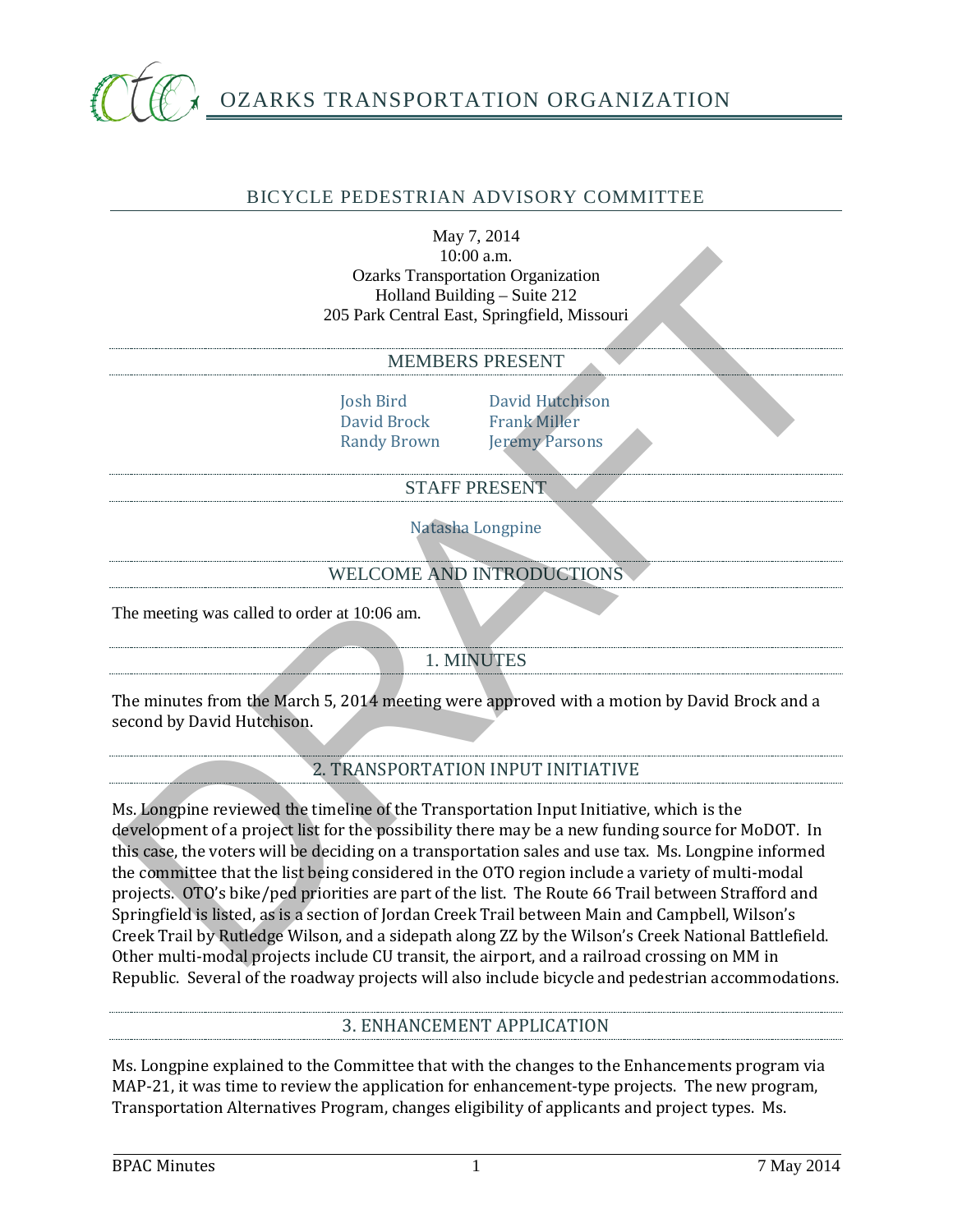

Longpine presented the Committee with options for changing the existing application, a copy of the current application instructions and funding score sheet, and updates to the existing application based upon the new MAP-21 legislation.

Discussion started with a proposal by David Brock for a maximum award amount of \$250,000, with no minimum for non-infrastructure projects, but a \$40,000 minimum. David Hutchison moved to accept this proposal, David Brock seconded, and the motion passed.

David Brock also suggested paring down the number of eligible activities. From the eligible activities listed, the following remain:

- 1. Transportation Alternatives as defined in 23 U.S.C. 101(a)(29) (MAP-21 §1103):
- A. Construction, planning, and design of on-road and off-road trail facilities for pedestrians, bicyclists, and other nonmotorized forms of transportation, including sidewalks, bicycle infrastructure, pedestrian and bicycle signals, traffic calming techniques, lighting and other safety-related infrastructure, and transportation projects to achieve compliance with the Americans with Disabilities Act of 1990 (42 USC 12101 et seq.). Aristophemon Control (19 metrical management particles)<br>
2. Transportation Alternative projects, but a \$40,000 minimum. David Hutchison moved to<br>
cocept this proposal, David Brock seconded, and the motion passed.<br>
2. Trans
	- B. Construction, planning, and design of infrastructure-related projects and systems that will provide safe routes for non-drivers, including children, older adults, and individuals with disabilities to access daily needs.
	- C. Conversion and use of abandoned railroad corridors for trails for pedestrians, bicyclists, or other nonmotorized transportation users.
	- 3. The safe routes to school program eligible projects and activities listed at section 1404(f) of the SAFETEA-LU:
		- A. Infrastructure-related projects.
		- B. Noninfrastructure-related activities.
		- C. Safe Routes to School coordinator.

The rest was considered not eligible for local award:

- 1. Transportation Alternatives as defined in 23 U.S.C. 101(a)(29) (MAP-21 §1103):
	- D. Construction of turnouts, overlooks, and viewing areas.
	- E. Community improvement activities, which include but are not limited to:
		- i. inventory, control, or removal of outdoor advertising;
		- ii. historic preservation and rehabilitation of historic transportation facilities;
		- iii. vegetation management practices in transportation rights-of-way to improve roadway safety, prevent against invasive species, and provide erosion control; and
		- iv. archaeological activities relating to impacts from implementation of a transportation project eligible under title 23.
	- F. Any environmental mitigation activity, including pollution prevention and pollution abatement activities and mitigation to-